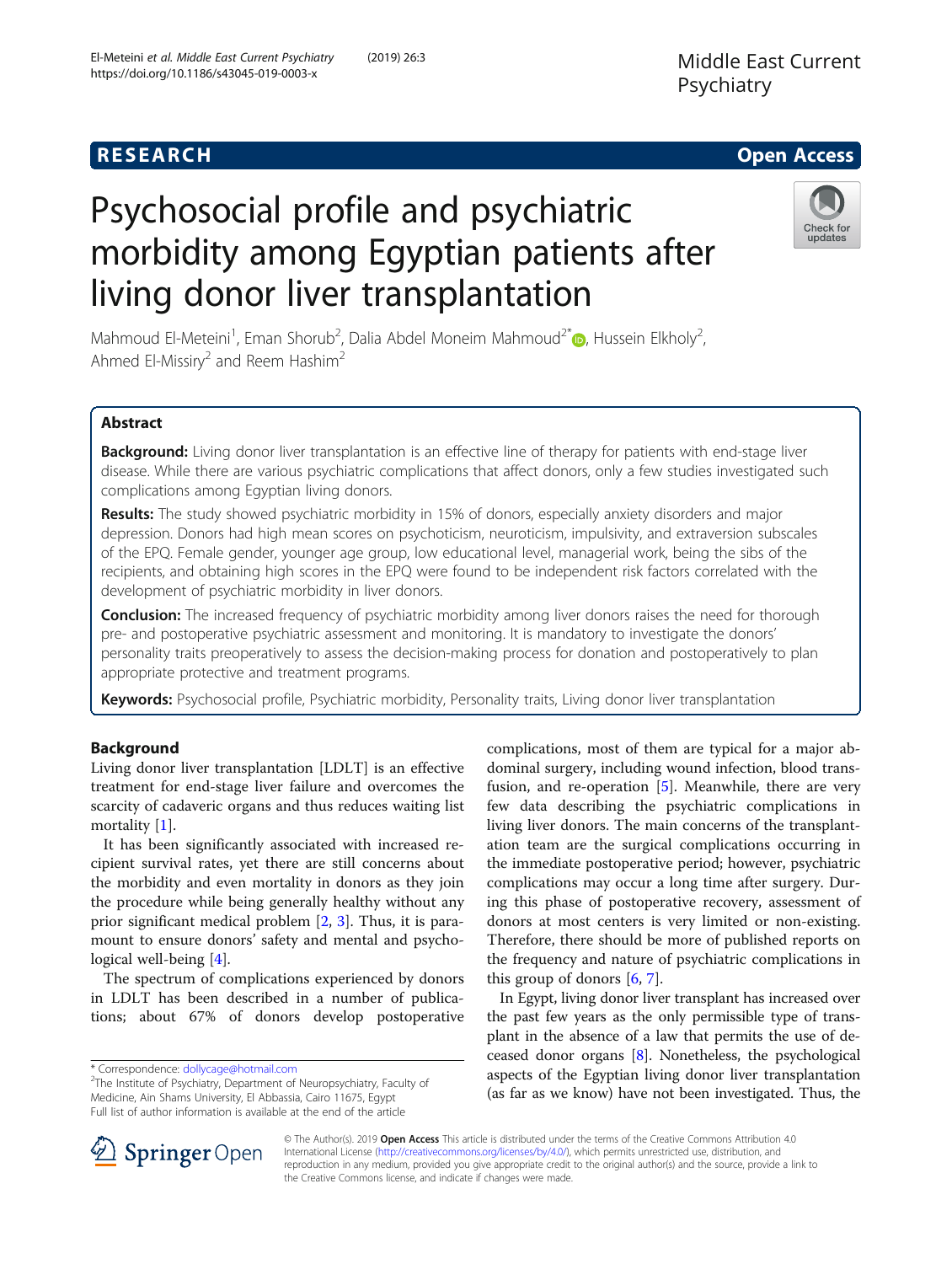aim of this study is to assess the psychiatric morbidity rate and risk factors encountered in the donor's post donation as well as their psychosocial profile and personality traits. This research is the third report of a series of publications in this field [\[9,](#page-7-0) [10](#page-7-0)].

### Materials and methods

A prospective longitudinal study was conducted on donors referred from the Liver Transplantation Unit in Ain Shams University Specialized Hospitals, Wadi El-Nil Hospital, and Egypt Air Hospital. They are located in Cairo and serve both urban and rural areas, including greater Cairo and other governorates. The study protocol was approved by the Ethical Committees of the three mentioned hospitals. A written informed consent was obtained from all respondents.

The study included all potential donors [\[11](#page-7-0)] over a 1 year period, both male and female with an age range from 18 to 45 years old, which is the age limit for living liver donation. A total of 65 participants were assessed. However, 31 were excluded (11 recipients died before surgery and their donors were dismissed; 5 were excluded because of a history of substance abuse, bipolar disorder, and panic disorder; 4 were hesitant about donation; 2 declined when they knew that the recipient chance for recovery was questionable; 4 were subjected to coercion by their families putting pressure on them to donate; 4 left hospital on the night of the surgery after canceling their consent to donate without giving any reasons; and 1 donor refused to sign the consent). Thus, the current study included 33 actual donors [[11](#page-7-0)] who were subjected to the following:

- A preliminary interview using a designed sheet for obtaining the following: age, gender, educational level, employment status, marital status, relation to the recipient, satisfaction about donation, and willingness to donate.

- The General Health Questionnaire-28 (GHQ-28) [[12](#page-7-0)]: It was initially developed as a first-stage screening instrument for psychiatric illness in order to identify potential cases, which could then be verified and the nature of which could be determined by using second-stage instrument as clinical interview schedule. The version used in this study is the Arabic version, with a cut-off point 7 in the Egyptian community  $[13, 14]$  $[13, 14]$  $[13, 14]$  $[13, 14]$  $[13, 14]$ . We used this questionnaire prior to recruitment for surgery to exclude for minor psychiatric morbidity; then, we used it 3 months postoperatively to detect the emergence of such morbidities.

- The Structured Clinical Interview for DSM-IV (SCID-I) [[15](#page-7-0)]: It is a semi-structured diagnostic clinical interview for DSM-IV comprising seven modules, focused on mood, psychotic, substance abuse, anxiety, somatoform, eating, and adjustment disorders. It is considered the standard interview to verify the diagnosis in clinical trials and is extensively used in other forms of psychiatric research. In this study, we used the Arabic Translated Version [\[16](#page-7-0)]. We used the SCID-I test twice: first in the early recruitment phase on all potential donors and those who had any psychiatric diagnosis were excluded. Then, it was reapplied 3 months after donation on all actual donors to evaluate any current psychiatric disorders.

- The Eysenck Personality Questionnaire (E.P.Q.) [[17](#page-7-0)]: It is a simple self-report test, consisting of 101 questions designed to measure two major dimensions of personality: psychoticism (P), which is related to odd cruel, antisocial behavior, suspicion, and a lack of feeling; neuroticism (N), which is defined as emotional liability, over responsiveness, and liability to neurotic breakdown under stress; and extraversion–introversion (E/I), which implies the presence of an outgoing personality with uninhibited social tendencies. We used the Arabic version [\[18](#page-7-0)].

-The D-scale of Guilford Inventory of Personality Factors [[19](#page-7-0)]: The D-scale is one of the dimensions of the Guilford Inventory representing depressive tendencies. This scale includes a cluster of factors, for example, fluctuation of mood, optimism, pessimism, day dreaming, excitability, and feeling of guilt, worry, loneliness, and ill health. It consists of 59 questions to be answered with yes or no. We used the Arabic version with a score range of  $27 \pm 10$  as the norms of the Egyptian population [\[20\]](#page-7-0).

#### Statistical analysis

The data were tabulated and statistically analyzed using the Statistical Package for Social Sciences software (SPSS; version 17) [\[21\]](#page-7-0). Continuous variables were presented as mean ± SD and categorical variables as absolute numbers (percentages). Categorical variables were compared by chi-square test. The logistic regression backward likelihood ratio technique was used to find out the significant independent predictors of psychiatric morbidity. A P value of 0.05 or less was considered significant, and a P value of 0.01 or less was considered highly significant.

#### Results

### Socio-demographic characteristics of donors

The age range of the sample was 18–45 with a mean of  $30.3 \pm 7.12$  years. The majority of the sample was males 23 (69.7%) with 10 females (30.3%). Twenty out of the 33 donors (60.6%) were married; most of them were living in a stable relationship. Twenty subjects (60.5%) received school education (primary, preparatory, secondary, and technical schools), 4 (9%) were illiterate (assisted during the interviews in performing the assessments), and 10 (30.3%) were university graduates. Meanwhile, 66.7% of donors were employed, 27.3% were manual workers, 24.2% were employees, and 15.2% were working in managerial jobs, while 21.2% were housewives and 12% were students (Table [1](#page-2-0)).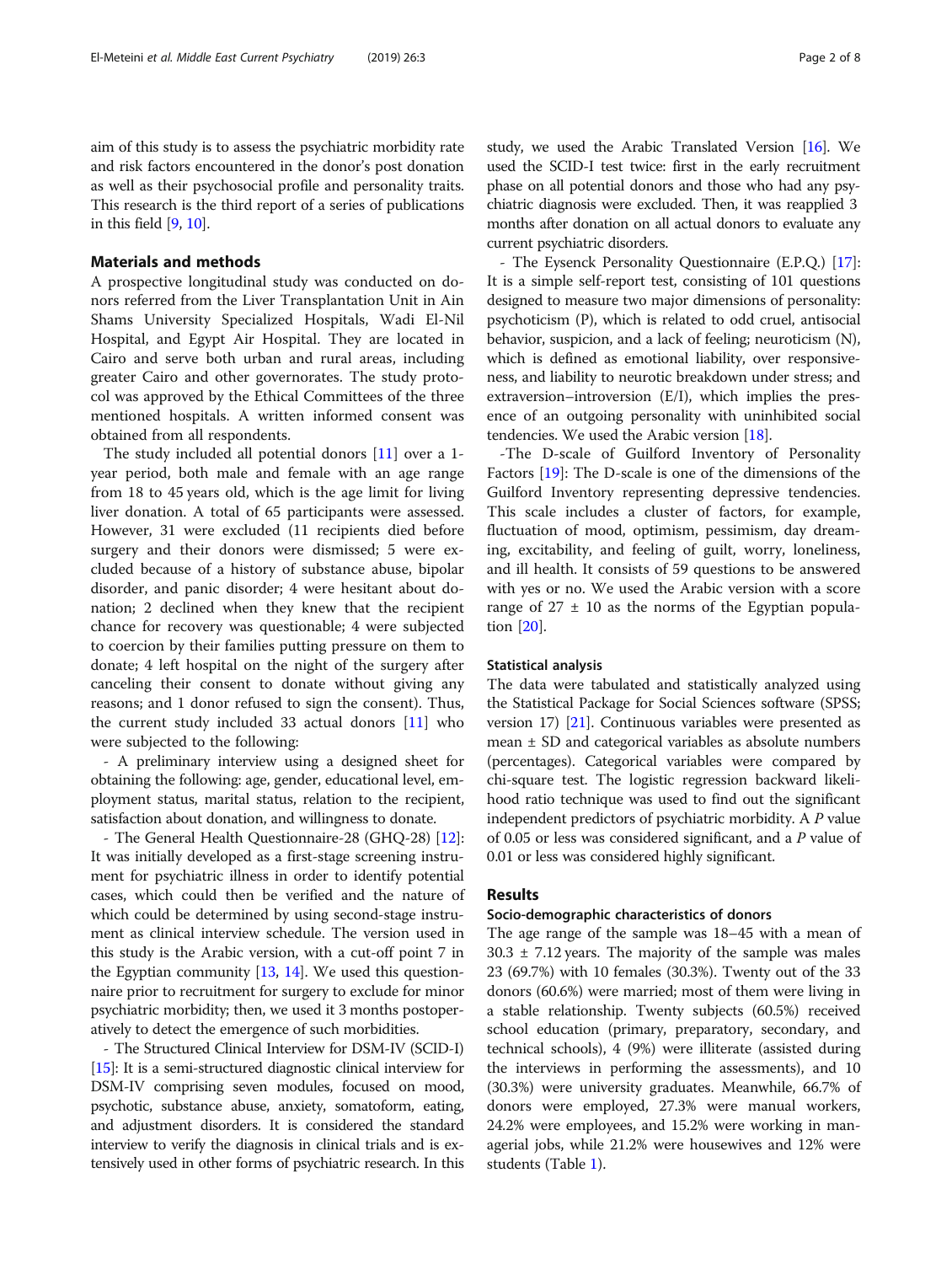#### <span id="page-2-0"></span>Table 1 Socio-demographic data of the donors

|                | Variable                          | $n = 33$       | Percentage |
|----------------|-----------------------------------|----------------|------------|
| Age            | Mean $\pm$ SD (30.33 $\pm$ 7.127) |                |            |
| Gender         | Male                              | 23             | 69.7%      |
|                | Female                            | 10             | 30.3%      |
| Education      | Illiterate                        | 3              | 9.1%       |
|                | Primary school                    | $\overline{4}$ | 12.1%      |
|                | Preparatory school                | 1              | 3%         |
|                | Secondary school                  | 1              | 3%         |
|                | Technical                         | 14             | 42.4%      |
|                | University                        | 10             | 30.3%      |
| Occupation     | Manual workers                    | 9              | 27.3%      |
|                | Employees                         | 8              | 24.2%      |
|                | Managerial                        | 5              | 15.2%      |
|                | House wives                       | 7              | 21.2%      |
|                | Student                           | 4              | 12.1%      |
| Marital status | Married                           | 20             | 60.6%      |
|                | Non-married                       | 13             | 39.4%      |

#### Relationship of donors to recipients

Around 42.4% of donors were volunteers not related to the recipients. Whereas 21.2% donated to their fathers, 3% donated to their mothers, 12.1% to their sibs, 12.1% to other relatives, and 9.10% donated to their maternal uncles (Fig. 1).

## Postoperative surgical complications in donors

Three months post donation, the majority (94%) reported grade 1 complication and 3% had grade 2, while another 3% showed grade 3a complications according to the Clavien Classification [\[22](#page-7-0)].

# Satisfaction with the decision to donate and willingness to donate again

The majority of the donors around 67% ( $n = 22$ ) reported that they would not donate again, whereas 33%  $(n = 11)$  were willing to re-donate. It is worth telling that some of the donors who refused to donate again lost their recipients, while others had developed surgical

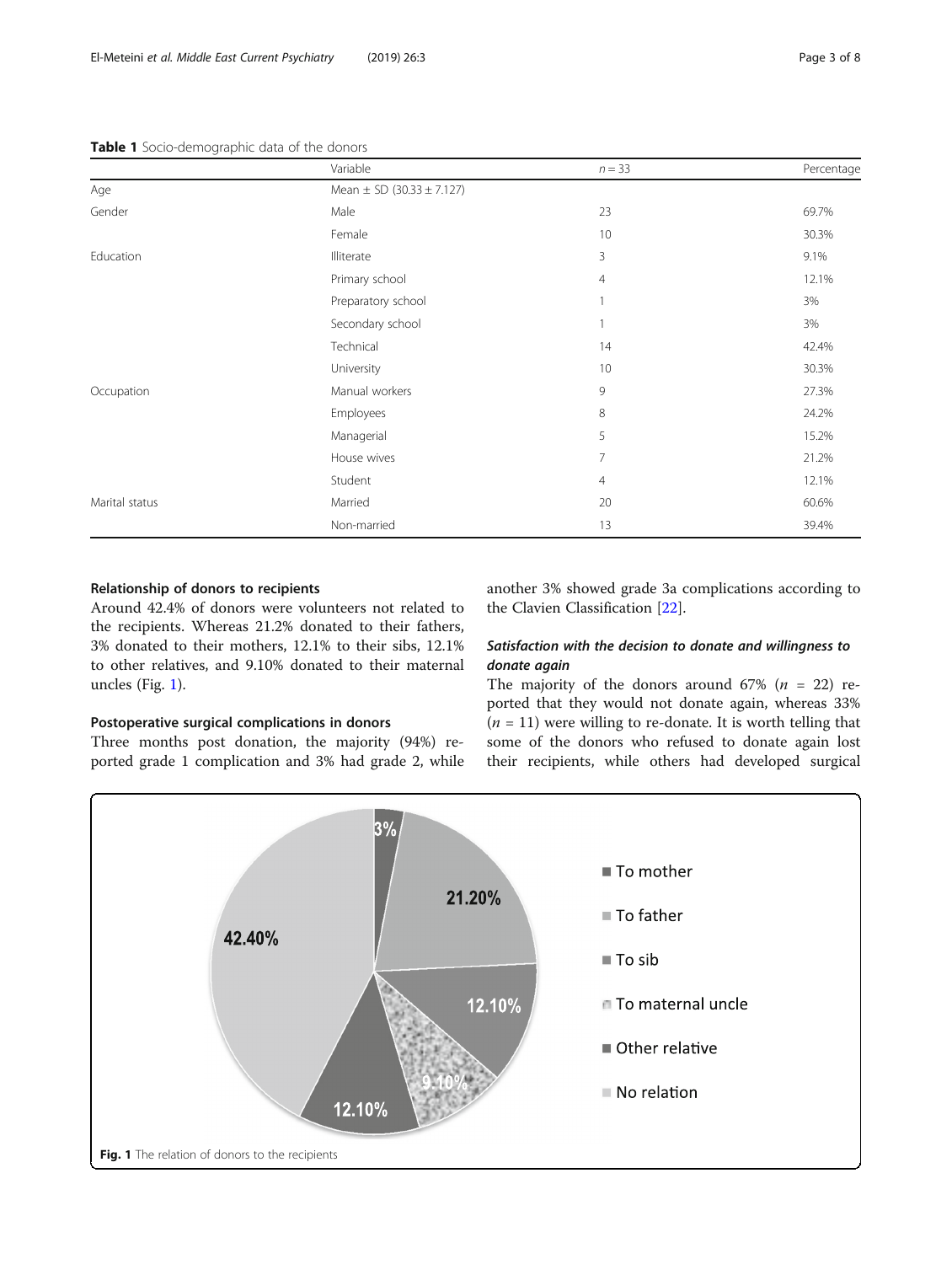complications or experienced greater pain post donation than they had anticipated. It is worth telling that 73% of the recipients ( $n = 24$ ) were still alive 3 months after donation, while the rest unfortunately died.

#### Assessment of personality traits

Data in Table 2 revealed that the mean scores of donors on Eysenck Personality Questionnaire for psychoticism (P) subscale  $(5.4 \pm 2.7)$  were higher than the norms of the Egyptian population; this may indicate that they had a tendency to tough-mindedness, recklessness, hostility, anger, and impulsiveness. Donors scored higher than the Egyptian population norms on neuroticism (N) subscale  $(10.1 \pm 4.4)$  which implies that they had low activation thresholds and inability to inhibit or control their emotional reactions, experienced negative effect in the face of very minor stressors, and may have high levels of negative effect such as depression and anxiety. Moreover, donors showed higher scores on impulsivity (11.48  $\pm$  5.29) and also on extraversion (E) (13.36  $\pm$ 4.6) subscales compared to the normal Egyptian population which means that they were good mixers, sociable, and impulsive and have a tendency to become aggressive.

Furthermore, Table 2 showed that the majority of donors assessed by the D-scale of Guilford Inventory of Personality Factors had scores  $(24.1 \pm 12.8)$  that were within the norms of the Egyptian scores.

#### Psychiatric morbidity 3 months after donation

Fifteen percent of donors scored above 7 in the General Health Questionnaire-28 3 months after donation. They were diagnosed according to the DSM-IV with major depression (of moderate severity) ( $n = 2, 6\%$ ), anxiety disorders ( $n = 2, 6\%)$ , and adjustment disorder with mixed anxiety and depression ( $n = 1, 3\%$ ). None of the donors had severe depression, bipolar disorder, or any other psychiatric morbidity (Table 3).

# Risk factors associated with psychiatric morbidity post donation (Table [4\)](#page-4-0)

To evaluate the predictive value of the previously analyzed factors, we performed linear regression analysis test. Results revealed that risk factors for psychiatric morbidity were young age group ( $P = 0.012$ ), female gender ( $P = 0.07$ ),

Table 2 Personality traits using the EPQ and D-scale of Guilford inventory

| Personality assessment | Mean $\pm$ SD    | Norms of Eqyptian<br>population |
|------------------------|------------------|---------------------------------|
| EPQ Psychoticism       | $5.48 + 2.70$    | $2 + 2$                         |
| EPQ Neuroticism        | $10.15 + 4.49$   | $9 + 5$                         |
| EPQ Impulsivity        | $11.48 \pm 5.3$  | $9 + 4$                         |
| EPQ Extroversion       | $13.4 + 4.60$    | $12 + 4$                        |
| Guilford inventory (D) | $24.1 \pm 12.81$ | $27 + 10$                       |

|        |  |  | <b>Table 3</b> Psychiatric morbidity three months post-donation by |  |
|--------|--|--|--------------------------------------------------------------------|--|
| SCID-I |  |  |                                                                    |  |

| SCID-I                   |                                                        | LDLT $(N = 33)$ |
|--------------------------|--------------------------------------------------------|-----------------|
| Psychiatric disorders    | Anxiety disorder                                       | 2(6%)           |
|                          | Major depressive episode                               | 2(6%)           |
|                          | Adjustment disorder with mixed<br>anxiety & depression | 1(3%)           |
| No Psychiatric disorders |                                                        | 28 (85%)        |

receiving secondary education ( $P = 0.041$ ), working in managerial jobs ( $P = 0.019$ ) or being students ( $P = 0.003$ ), being the sibs of the recipients, and obtaining higher scores in EPQ psychoticism ( $P = 0.049$ ), neuroticism ( $P = 0.000$ ), and extraversion and impulsivity ( $P = 0.000$ ).

### **Discussion**

Living donor liver transplantation is an alternative for patients in need for liver transplantation who are not likely to receive a cadaveric donor for liver transplant in a timely manner. There are a few studies, which evaluated both the preoperative and postoperative psychological statuses of liver donors [\[11](#page-7-0)]. Consequently, our study aimed to evaluate the psychiatric morbidity and the associated risk factors in a sample of Egyptian liver donors preoperatively and 3-months post donation.

# Psycho-demographic characteristics of Egyptian living donor liver transplantation

Our demographic information of donors was approximately similar to those reported in previous studies [\[23](#page-7-0), [24,](#page-7-0) [25](#page-7-0)]. However, there were some differences as regards the donor's gender as the majority of the actual donors in our study were males (69.7%) compared to (30.3%) females. This gender disparity was non-congruent with a previous study in which women had a higher motivation and readiness for life organ donation [\[11](#page-7-0)]. In a study done by Chan and his colleagues [\[26\]](#page-7-0), the actual donors in their series were females and most of them were wives of the recipients.

Donation patterns had consistently showed a greater number of women as living donors than men, especially in most of the western countries. Herman and his colleagues [[27](#page-7-0)] found that there were more male than female donors in eight countries (Japan, Korea, Egypt, Saudi Arabia, Spain, Turkey, Germany, and the USA), with a proportion higher than 70% of male donors was observed in three countries only (Egypt, Saudi Arabia, and Korea).

Two thirds of our donors were married, which may reflect the degree of social support provided by family members. We were in agreement with Erim and his coworkers [[11](#page-7-0)] who found that when family members in Germany were involved and gave all possible support to donors, the mean values of anxiety and depression were much reduced.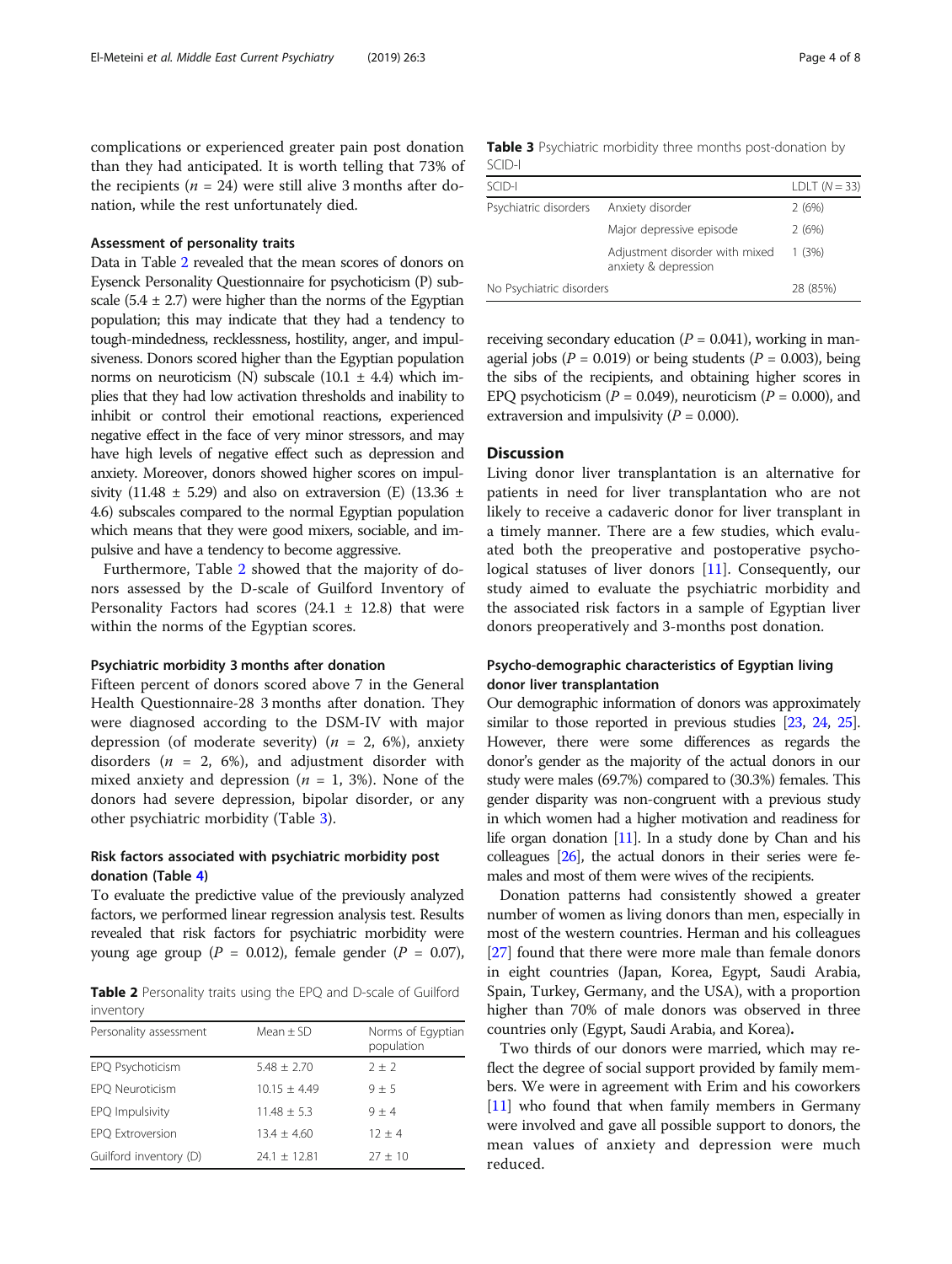|                    | Model                                | Unstandardized Coefficients |            | Standardized Coefficients | t         | Sig.    |
|--------------------|--------------------------------------|-----------------------------|------------|---------------------------|-----------|---------|
|                    |                                      | B                           | Std. Error | Beta                      |           |         |
| Age                | Donor's Age                          | $-.101$                     | .023       | $-.072$                   | $-4.337$  | $.012*$ |
| Gender             | Female donors                        | 5.045                       | 1.291      | .417                      | 3.907     | $.017*$ |
| Marital status     | Marital status                       | $-1.208$                    | .844       | $-.136$                   | $-1.431$  | .226    |
| Education          | Primary education                    | $-2.187$                    | 3.320      | $-.128$                   | $-.659$   | .546    |
|                    | Preparatory education                | $-2.896$                    | 3.443      | $-.089$                   | $-.841$   | .448    |
|                    | Secondary schools                    | $-11.848$                   | 3.973      | $-.365$                   | $-2.982$  | $.041*$ |
|                    | Technical schools                    | 1.281                       | 3.280      | .114                      | .390      | .716    |
|                    | University                           | 2.406                       | .787       | .112                      | 3.056     | $.038*$ |
| Occupation         | Employee                             | $-.421$                     | 1.079      | $-.032$                   | $-.390$   | .716    |
|                    | Managerial                           | $-3.140$                    | .830       | $-.203$                   | $-3.783$  | $.019*$ |
|                    | Student                              | $-11.460$                   | 1.710      | $-.673$                   | $-6.701$  | $.003*$ |
| Relation           | Relation to recipient father         | $-3.830$                    | 2.369      | $-.225$                   | $-1.616$  | .181    |
|                    | Relation to recipient sibs           | $-13.253$                   | 2.409      | $-.685$                   | $-5.501$  | $.005*$ |
|                    | Relation to recipient maternal uncle | $-2.622$                    | 1.982      | $-.154$                   | $-1.323$  | .256    |
|                    | No relation to recipient             | $-4.131$                    | 1.490      | $-.367$                   | $-2.772$  | $.050*$ |
| Personality traits | Guilford inventory                   | .135                        | .084       | .306                      | 1.611     | .182    |
|                    | EPQ Psychoticism                     | 1.038                       | .371       | .497                      | 2.797     | $.049*$ |
|                    | EPO Neuroticism                      | $-2.077$                    | .103       | $-.930$                   | $-20.095$ | $.000*$ |
|                    | EPQ impulsivity                      | 1.814                       | .129       | .959                      | 14.016    | $.000*$ |
|                    | EPQ Extra version                    | 1.352                       | .036       | .622                      | 37.533    | $.000*$ |

<span id="page-4-0"></span>Table 4 Risk factors correlated with psychiatric morbidity

(\*): Significant

In the current study, a considerable percentage (42.4%) received technical education and (30.3%) were university graduates, (9%) were illiterate, and the rest received different types of non-university education. We believed that educational level can affect the degree to which the donors grasp and understand the information given to them about surgical details and this could allow them to communicate their decision better with the transplant team.

#### Relation of donors to recipients

The reported dynamic factors underlying a donor's motivation included the social environment, the relationship to the recipient, and the donor's personal attitude and benefits [\[28\]](#page-7-0). Many donors are blood-related to the recipients. This was already assumed because those donors have close emotional ties to the recipients, and the matching of the genetic materials is often successful [\[27\]](#page-7-0).

Surprisingly, in our research, 42.2% of the actual donors were volunteers who had no close or remote relation to the recipients; unfortunately, we did not study thoroughly their motivation to donate; thus, we were not able to clarify the reasons for their altruistic attitudes. Moreover, in some western communities, a considerable percentage of donors were not blood-related [[27](#page-7-0)].

In an Egyptian study [\[8](#page-7-0)], it was stated that donation of the non-relative recipient is a complex procedure. It identified donors who justified their will to donate by their religious beliefs. Informed consent is very important, and ethically speaking, it is necessary to exclude financial inducement before donation, as the primary selection criterion for a living liver donor should be volunteerism not being vendor donors.

Spouses are the most common "voluntary living donors" for adult recipients in Europe and Asian [[27](#page-7-0), [29](#page-7-0), [30\]](#page-7-0). Surprisingly, none of our recipients received the donation from their spouses. This point will need further studying from a cultural perspective. In our study, those who donated to their fathers were 21.2%, their mothers 3%, and sibs 12.1%. The motivation behind this donation is simply understood by their strong emotional relation and bonding to their family members and their wish to keep their beloved ones alive. We are in agreement with previous authors who ascribed donation to parents as a way to express love and gratitude, for whom it is considered a salvation step to relieve them from suffering [[8](#page-7-0)].

#### Satisfaction with the decision to donate

Findings related to the satisfaction with the decision to donate and willingness to donate again were different; in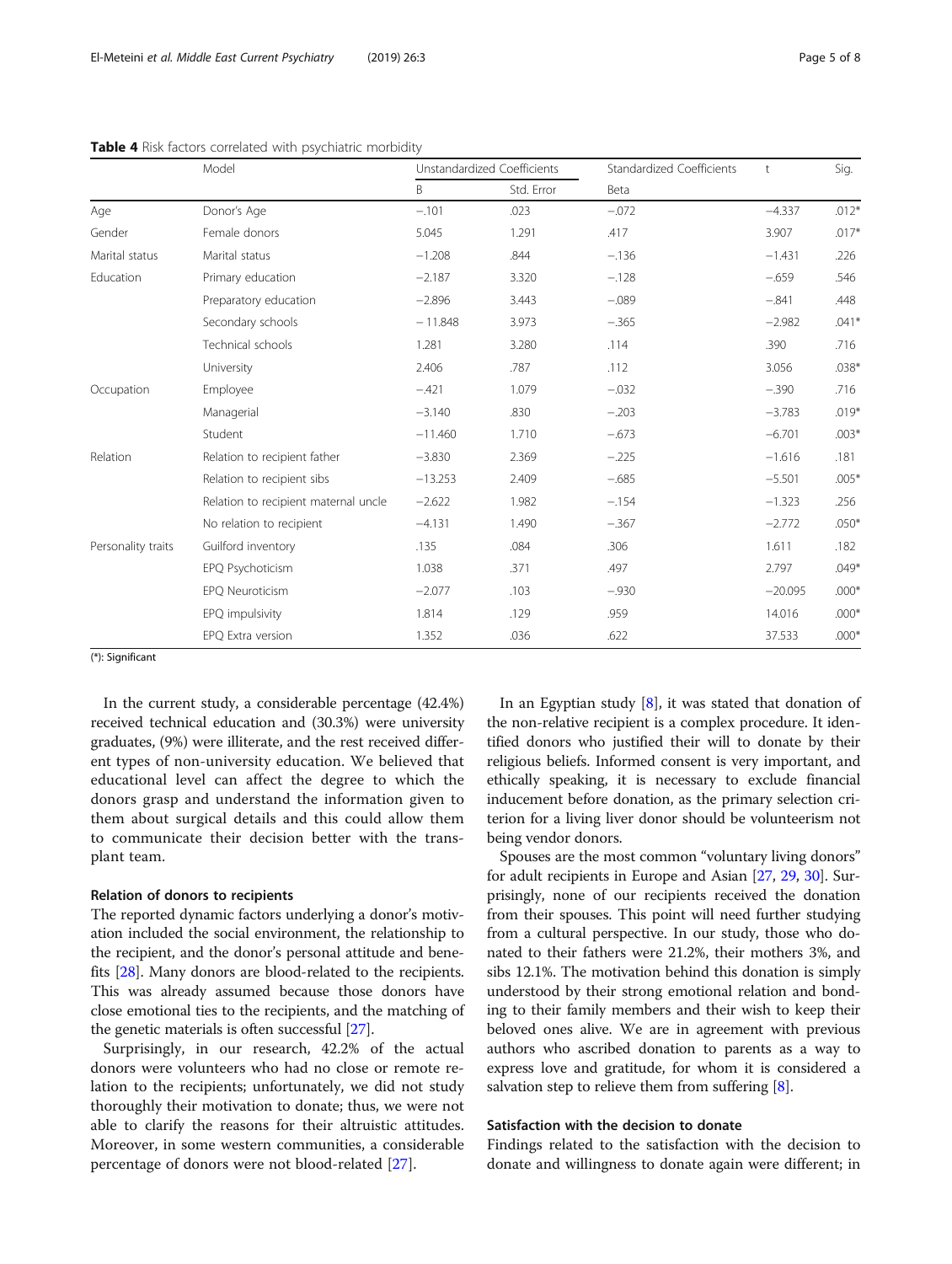some centers, the majority of donors confirmed that they would consent to donate once more [\[25,](#page-7-0) [31\]](#page-7-0). In this current study, on asking about the possibility of donating again, 33% of actual donors were willing to donate again yet the majority (67%) reported that they were not willing to due to their experiences of losing their recipients or feeling traumatized shortly after surgery.

Contrary to our findings, previous researchers reported that all donors in their samples would willingly donate again, as they believed they had benefited from the donation, whereas others reported that most of the donors (73.8%) would donate again, 19.2% would not, and 7% did not answer this question [\[25](#page-7-0), [32](#page-7-0)].

#### Personality traits of donors

The assessment of personality traits is an essential step in the donation procedure; it may be helpful in explaining whether the donor might be inherently more prone to a psychological sequel or whether the stress of the operation increases the risk of such complications.

Our findings indicate that the personality trait assessment may be helpful to provide necessary psychological support to help donors cope appropriately with the postsurgical stressful situation. Supporting this view, various studies [\[29,](#page-7-0) [33](#page-7-0), [34\]](#page-7-0) emphasized the importance of assessing the personality of the potential donors prior to the individual's decision-making to donate; some potential donors with high trait anxiety tended to decide to donate in a "postponement" pattern than a "deliberate" pattern.

In our study, we found that the actual donors did not score higher in D-score of Guilford's battery, which means that they had no trait depression or inherited susceptibility to depression. On the other hand, our data on personality traits of donors using the EPQ revealed that their mean scores in the EPQ, psychoticism, and impulsivity were higher than those of the published Egyptian norms, which may indicate that they had tendencies to experience negative effect on facing stress. Their impulsivity may reflect that the donation process for them is a personal challenge and an opportunity for an exceptional experience or to initiate life change. Their high scores on neuroticism may reflect their vulnerability to anxiety as was extensively explained by Eysenck and Eysenck [[17](#page-7-0)].

# Psychiatric morbidity among Egyptian living donor liver transplantation

There are few data describing long-term psychiatric complications in living liver donor post donation [\[25](#page-7-0)]. The infrequent recording of such problems was explained by the absence of careful donor monitoring during long-term follow-up visits.

On the contrary, some studies reported that liver donors reached improved mental well-being in the long-term follow-up period [[7,](#page-7-0) [26](#page-7-0), [35,](#page-7-0) [36\]](#page-7-0). Other findings reported

that donors had an increased rate of psychiatric complications, including depression, anxiety, bipolar disorder, and substance abuse [[11](#page-7-0)].

In the current study using SCID-I for diagnosis of psychiatric disorders according to DSM-IV criteria, 3 months after donation revealed that 15% of the Egyptian actual donors had an Axis-I diagnosis. Our results were consistent with previous findings, which found that the occurrence of post donation depression rates ranged between 0.2 and 15% among donors [\[37](#page-7-0)]. Moreover, Gokce and coworkers [[32\]](#page-7-0) found that 12.5% of donors had low mood and 6.3% were in need for pharmacological and psychotherapeutic interventions. Other studies showed a lower prevalence reported in Germany (9.3%) [[11\]](#page-7-0) and Japan (9.7%) [\[38\]](#page-7-0). Different results could be attributed to the socio-cultural quality of living confounding factors and the difference in sampling and methods of assessment.

In our research, major depression and anxiety disorders were by far the commonest diagnostic categories encountered being 6% and 6% respectively. A higher rate of major depression was reported in Japan by Kizilisik and colleagues [\[39\]](#page-7-0) who found a rate of 7.1% for major depression post donation. However, only one of those donors received antidepressants.

On the other hand, a lower rate of clinical depression was recorded by other investigators with a range from only 3 to 4.9% [\[24,](#page-7-0) [38\]](#page-7-0). These discrepancies may reflect cultural and methodological differences.

Depression reported in donors may reflect their feeling of loss of capacity, helplessness, loss of function, and inability to cope. Anxiety may be due to the fear and threat of the loss of a beloved person. We are in agreement with a previous Egyptian study which considered that the donation is an attempt to become like the recipient by undergoing a similar serious operation [\[8\]](#page-7-0).

In the current study, the severity of anxiety and depression was generally mild, which necessitates minor psychotherapeutic and pharmacological intervention. It seems mandatory to follow those donors for a longer time after they return successfully back to normal life and to decide whether their symptoms will persist or not.

On elucidating the predictive risk factors associated with psychiatric morbidity in our study, we found that being a female was a risk for developing psychiatric disorders. This notion agrees with various studies' findings [[11,](#page-7-0) [36,](#page-7-0) [40\]](#page-7-0). It could be explained by their genderrelated anxiety and heightened stress upon their responsibilities towards their homes.

In our study, young donors were more prone to develop psychiatric morbidity. Similarly, previous studies found that donors under the age of 55 were subjected to more health-related stressors, while donors aged from 55 to 60 years of age were found to have significantly better mental health [[29\]](#page-7-0).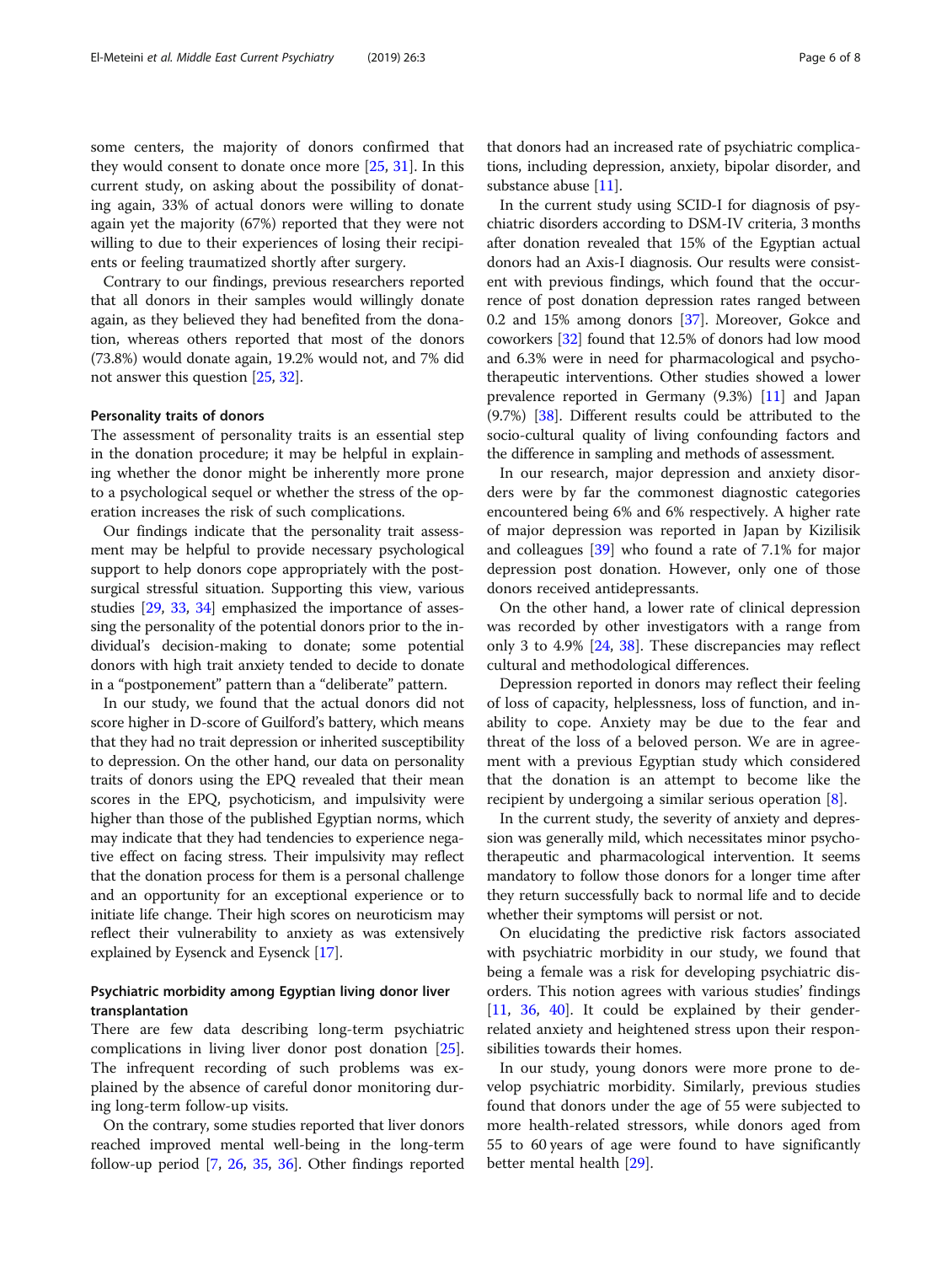<span id="page-6-0"></span>Having secondary educational level was statistically significantly correlated with psychological symptoms in both univariate and linear regression analyses in our research. This is similar to results of a study by Erim and colleagues [[11](#page-7-0)]. This may be attributed to the fact that persons with low educational level were less confident, and they could not handle the physical, mental, and financial burdens of organ transplantation.

Regarding personality traits of donors, we found that having high scores in psychoticism, neuroticism, and impulsivity was correlated with the development of psychiatric morbidity, which was statistically significant in both univariate and linear regression analysis. Nevertheless, extraversion proved to be highly significant on using linear regression analysis. Other studies showed that low extraversion scores were linked to emotional distress and anxiety; specifically social phobia [\[23](#page-7-0), [41](#page-7-0)].

It is worth mentioning that individuals with high neuroticism had low activation thresholds, were unable to inhibit or control their emotional reactions, and experienced negative effect in the face of minor stressors; hence they were more liable to anxiety under stress. On the other hand, those with high psychoticism had tough-mindedness, suspiciousness, recklessness, hostility, anger, and impulsiveness that made them more prone to develop psychiatric illness [[24](#page-7-0)]. Moreover, donors who scored high in impulsivity automatically responded to donate to save their loved ones' lives, and this might be conflicting with their family fears and work responsibilities, which caused additional stress on them that increased their tendency to experience psychological symptoms.

#### Conclusion

The study showed that 15% of living donors developed psychiatric morbidity 3-months post donation; also there are a number of psycho-demographic and personality traits. Risk factors were associated with this psychiatric morbidity. The increased frequency of psychiatric problems among the living liver donors raises the need for a long-term careful postoperative psychiatric assessment and monitoring. It seems mandatory to investigate the donors' personality traits preoperative to assess the decisionmaking process and to plan for appropriate past operative psychological support.

#### Abbreviations

DSM-IV: Diagnostic and Statistical Manual of Mental Disorders, 4th Edition; EPQ: Eysenck Personality Questionnaire; GHQ: General Health Questionnaire; LDLT: Living donor liver transplantation; SCID I: The Structured Clinical Interview for DSM-IV Axis I Disorders (SCID-I); SPSS: Statistical Package for Social Sciences

#### Acknowledgements

The authors would like to thank Professor Afaf Hamed Khalil, Professor Abdel Nasser Omar, Professor Eman Abo El Ela, and Dr. Marwa Abdel Maguid, from the Institute of Psychiatry, Ain Shams University, Egypt, for their great help

and support. We cordially thank all the participants who accepted to share in this study.

#### Strength and limitations

This study is one of the preliminary researches in Egypt that was interested in exploring the psychiatric morbidity and associated demographic and personality risk factors among living liver donors after transplantation. However, the study was limited by the small sample size; hence, its results could not be generalized.

#### Authors' contributions

MEM chose the topic, put the plan of methodology, and supervised the data collection. ES shared in the paper manuscript writing. DAMM contributed to the paper submission in the journal (corresponding author) and shared in the paper manuscript writing. HE shared in the paper manuscript writing. AEM shared in the paper manuscript writing and supervising of the field work. RH contributed to the data collection and implemented the field work regarding the psychiatric interviews with the patients. All authors read and approved the final manuscript.

#### Funding

No funding was provided

#### Availability of data and materials

The authors confirm that the data supporting the findings of this study are available within the article and/or its supplementary materials.

#### Ethics approval and consent to participate

The research was approved by Ain Shams University Faculty of Medicine Ethical Committee of Scientific Research.

A written informed consent was obtained from all respondents. Each patient included in this study was notified personally about the nature and aim of the study and about keeping all the medical data presented by the patient confidential and restricted to the study purpose only and that the patient has free will not to share in the study or withdraw at any time without affecting the medical service he is provided with and that the work may be published without mentioning his identity.

#### Consent for publication

Not applicable

#### Competing interests

The authors declare that they have no competing interests.

#### Author details

<sup>1</sup> Liver Transplant Unit, General Surgery department, Faculty of Medicine, Ain Shams University, Cairo, Egypt. <sup>2</sup>The Institute of Psychiatry, Department of Neuropsychiatry, Faculty of Medicine, Ain Shams University, El Abbassia, Cairo 11675, Egypt.

#### Received: 26 June 2019 Accepted: 31 July 2019 Published online: 05 September 2019

#### References

- 1. Shah SA, Levy GA, Greig PD, Smith R, McGilvray ID, Lilly LB et al (2007) Reduced mortality with right-lobe living donor compared to deceaseddonor liver transplantation when analyzed from the time of listing. Am. J. Transplant. 7:998–1002
- 2. Krahn L, DiMartini A (2005) Psychiatric and psychosocial aspects of liver transplantation. Liver Transpl. 11:1157–1168
- 3. Heinrich TW, Marcangelo M (2009) Psychiatric issues in solid organ transplantation. Harv. Rev. Psychiatry 17(6):398–406
- 4. Abdullah K, Abdeldayem H, Salama IA, Badah K, Al-Somali B, Abdulkareem A (2007) Retrospective analysis of the causes of rejection of potential donors for living related liver transplantation. Hepatol. Int. 1:431–436
- 5. Bowers K, Sandler R, Shrestha R (2002) Donor morbidity associated with right lobectomy for living donor liver transplantation to adult recipients: a systematic review. Liver Transpl. 8:110–117
- 6. Intaraprasong P, Sobhonslidsuk A, Tongprasert S (2010) Donor outcomes after living donor liver transplantation (LDLT). J. Med. Assoc. Thai. 93(11): 1340–1343